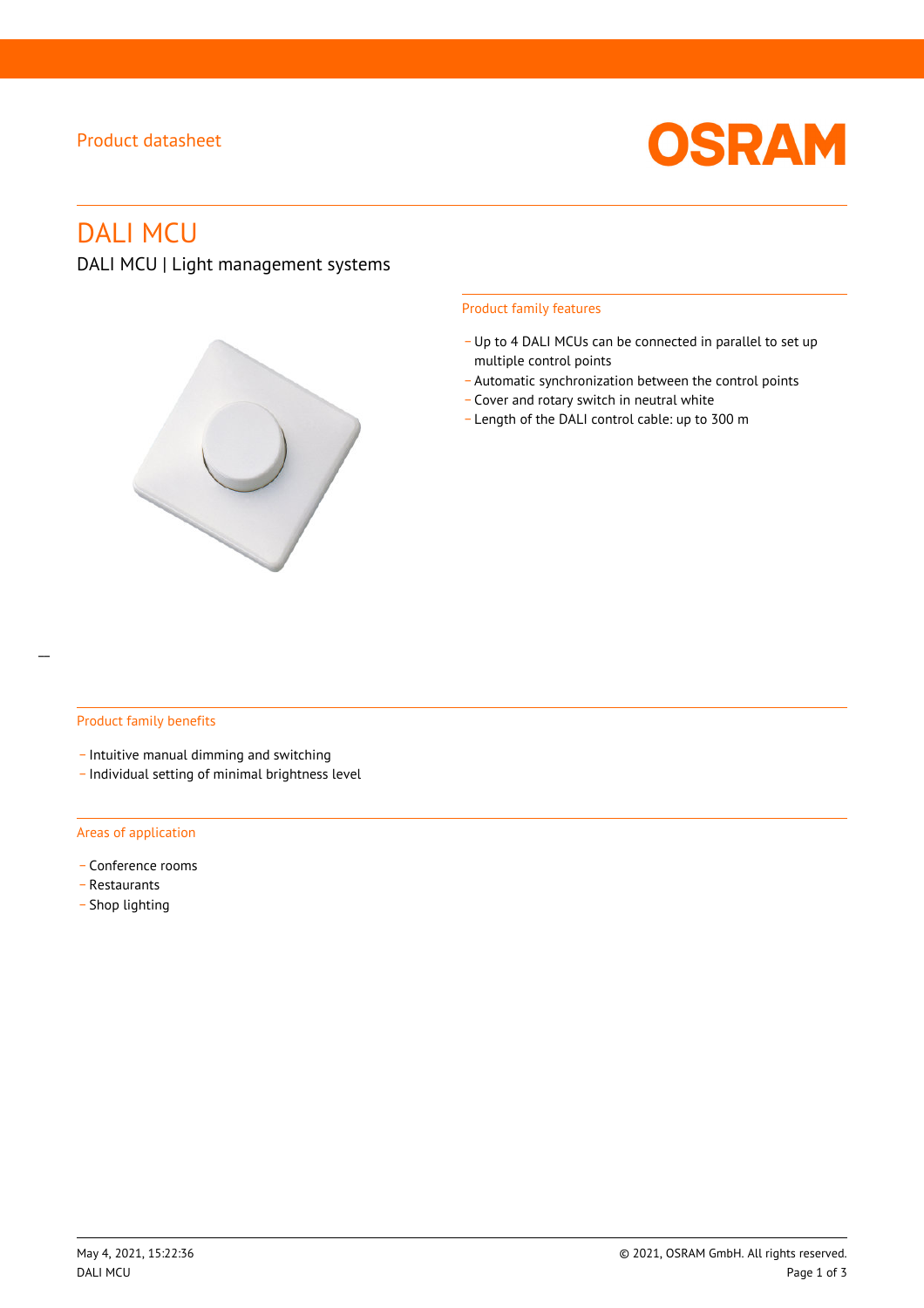# Product datasheet

#### Technical data

## **Electrical data**

| Nominal voltage        | 230 V   |
|------------------------|---------|
| <b>Mains frequency</b> | 5060 Hz |
| System wattage         | 2.00 W  |

## **Dimensions & weight**



| Length                        | 80.0 mm   |
|-------------------------------|-----------|
| Width                         | 80.0 mm   |
| Height                        | 50.0 mm   |
| <b>Product weight</b>         | 98.00 $q$ |
| Mounting hole spacing, length | 70.0 mm   |

### **Colors & materials**

| <b>Product color</b> | White |
|----------------------|-------|
|                      |       |

# **Temperatures & operating conditions**

| Ambient temperature range | $0+50 °C$ |
|---------------------------|-----------|
|                           |           |

## **Capabilities**

| <b>Dimmable</b>             | Yes                            |
|-----------------------------|--------------------------------|
| Dimming interface           | DALI                           |
| Number of control outputs   |                                |
| <b>Type of installation</b> | Integrated in flush device box |

## **Certificates & standards**

| Type of protection      | <b>IP20</b> |
|-------------------------|-------------|
| <b>Protection class</b> |             |